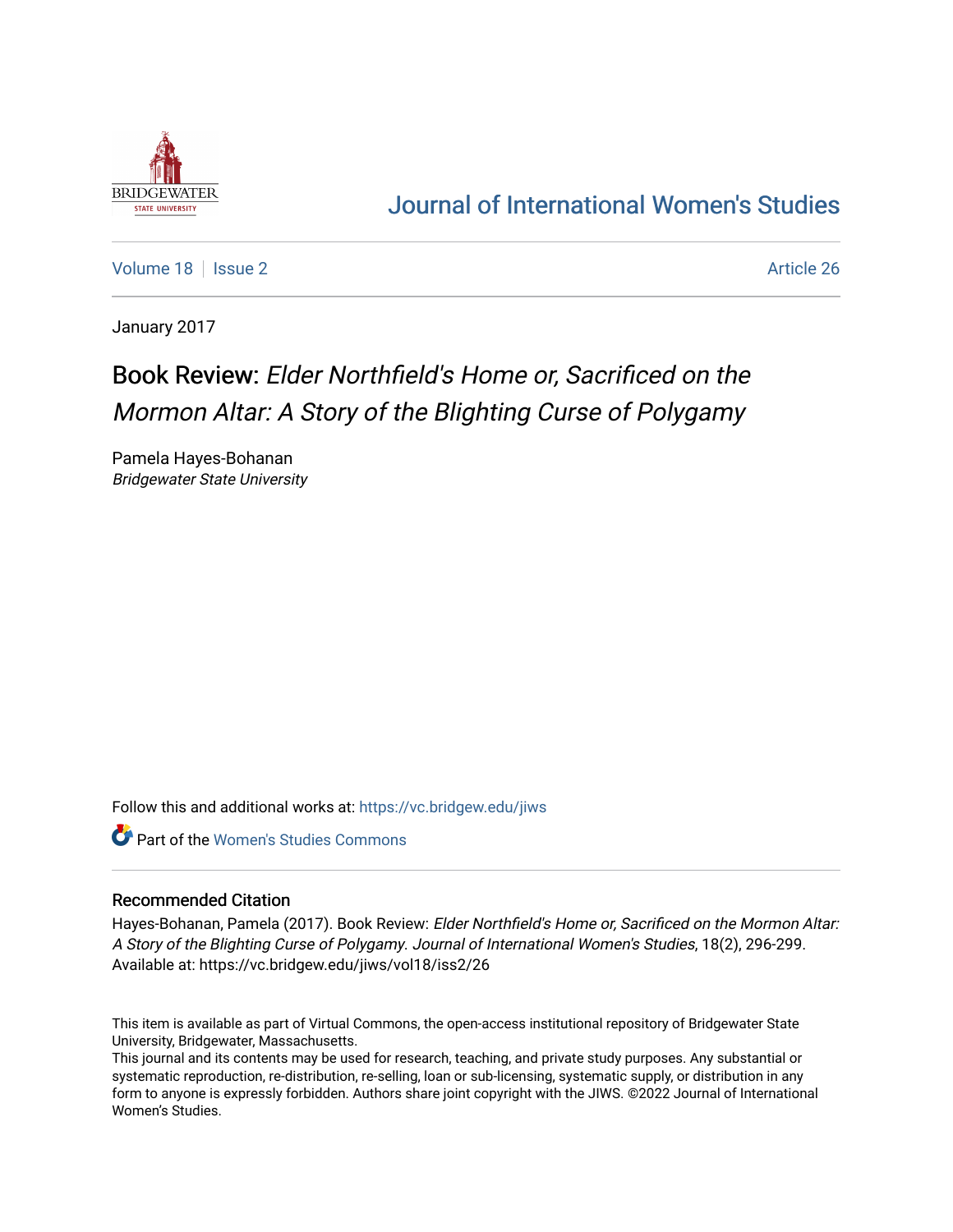## Hayes-Bohanan: Book Review

This journal and its contents may be used for research, teaching and private study purposes. Any substantial or systematic reproduction, re-distribution, re-selling, loan or sub-licensing, systematic supply or distribution in any form to anyone is expressly forbidden. ©2017 Journal of International Women's Studies.

*Elder Northfield's Home or, Sacrificed on the Mormon Altar: A Story of the Blighting Curse of Polygamy,* **A. Jennie Bartlett, Edited with an Introduction by Nicole Tonkovich***,* **2015. University of Nebraska Press: Lincoln. 313 pages. Endnotes included. \$23.18** *.***Paperback.** 

> Reviewed by: Pamela Hayes-Bohanan<sup>[1](#page-1-0)</sup>

The practice of polygamy was sanctioned by the Mormon (Latter Day Saints, or LDS) Church from the early days of the religion (in the 1830s) until it was officially ended in 1890. *Elder Northfield's Home,* originally written in 1882, follows the story of Marion Westcott who marries missionary Henry Northfield and leaves her native England in order to follow her new husband to Utah. The two have heard rumors that some practitioners of their chosen religion are also practitioners of plural marriage and the two agree that they will not become involved in such an arrangement. However, once they arrive in their new home it becomes clear that keeping this vow will be difficult for Henry. The couple start a family but eventually Henry marries a second wife and has another family. Marion is distraught at the arrangement but ultimately stays with her husband, although she has given up the religion. After the death of his second wife, Henry marries a third time, however this marriage is strictly platonic. The novel does demonstrate that polygamy makes victims of both women and men. Elder Northfield is clearly pressured into taking additional wives by the church hierarchy, and is pained to see the suffering of each of his wives. However, having more than one wife also provides him with a status in the church he otherwise could not enjoy.

In this new republication of the novel, Nicole Tonkovich's introduction provides historical background, and contextualizes the story. She explains that this novel was part of a genre of antipolygamy literature (both fiction and non-fiction) not uncommon at the time of its original publication. "Reform fiction" such as *Elder Northfield's Home* and Harriet Beecher Stowe's *Uncle Tom's Cabin* from which, Tonkovich points out, Bartlett "borrows heavily"(p. x) was one venue in which women of the day could make their voices heard to effect change. Bartlett's readers likely shared similar Protestant values and "found this antipolygamy novel to be interesting, inspiring and compelling" (p. xi) which would have served as a call to action for them. In fact, Bartlett makes this explicit in the preface she wrote in the original work. This call to action also borrowed from the Republican platform of the day, which likened polygamy to slavery. Bartlett's Preface doesn't hold back using words such as "barbarism", "superstition", "tyranny", "oppression", fiendish", and "horrible" to describe plural marriage. Tonkovich further explains that this work may have been more credible than other anti-polygamy novels because it is "largely factually accurate." It does appear that Bartlett did a fair amount of research in order to write the book "Marion Westcott typifies many women who 'married within a year' of emigrating, about half of whom joined polygamous families" (p. xvii). It was also not atypical for subsequent marriages to be unconsummated. However, Bartlett's "call to action" to help those who left Mormonism to repatriate "largely ignores the extent to which…the Saints did not—and could not—remain

l

<span id="page-1-0"></span><sup>1</sup> Pamela Hayes-Bohanan, is a Librarian at Bridgewater State University's Clement C. Maxwell Library. Phayesboh@bridgew.edu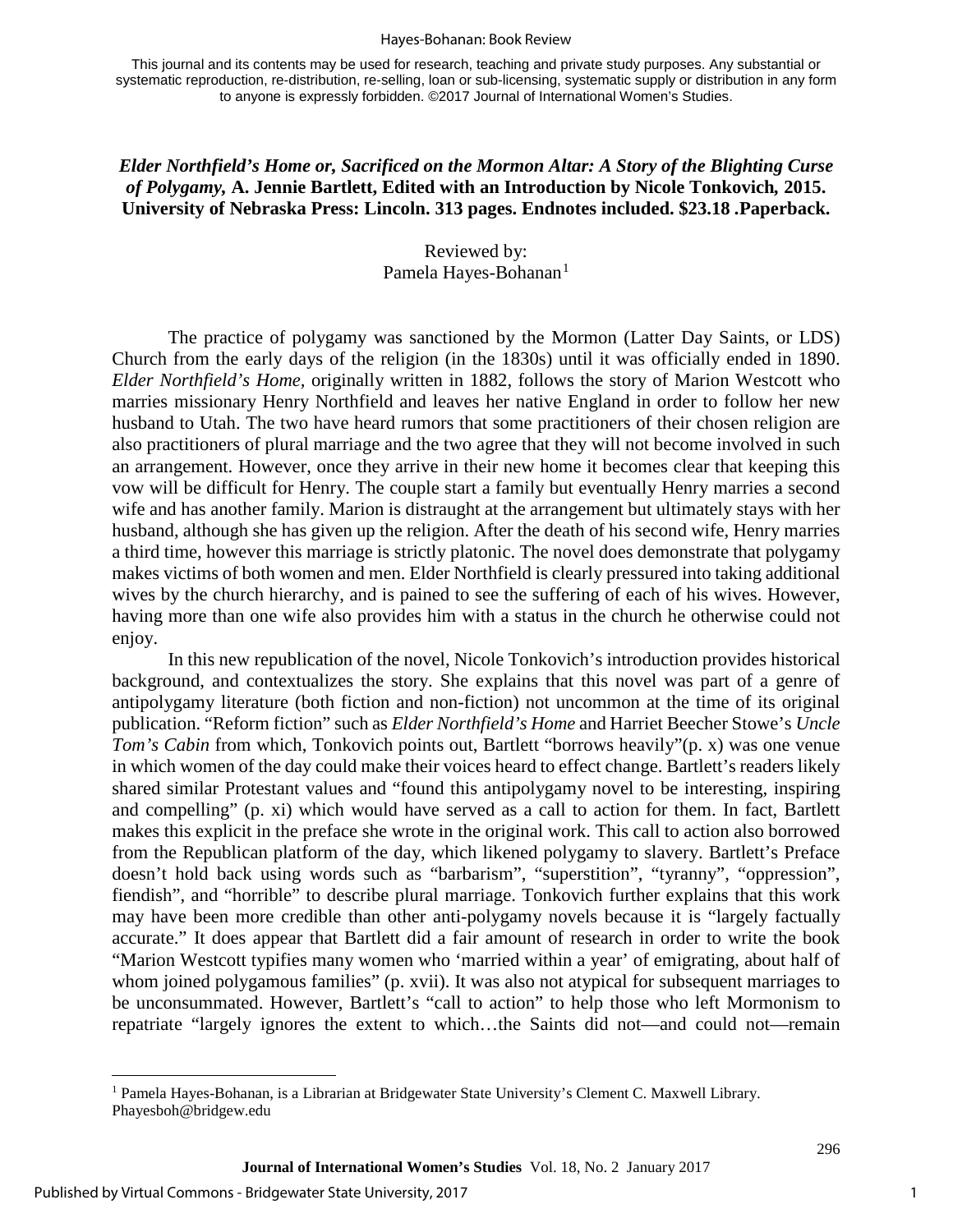isolated from the surrounding nation" (p. xvii). Railroads, other westbound emigrants, and telegraph lines connected Salt Lake City to the rest of the country.

As with any historic fiction, it is also sometimes hard to tell what was "factual". Details about the difficult journey across the West in order to get to Utah are accurate. Bartlett muddies the waters by including stories about a real individual as a character in the novel. It is true that Brigham Young had at least 50 wives and he fathered well over 50 children. It is not hard to believe, then, that some were favored more than others, and that he had children that he saw seldom enough as to not recognize them, but the veracity of passage in the book in which Young dismisses one son, dressed in tatters, entirely to the favor of another is harder to determine.

Of course there were some women who were not opposed to polygamy. As Tonkovich explains

*The Women's Experiment,* a paper founded by Mormon women in 1872 'often carried editorials defending the practice.' Women who supported plural marriage mentioned the pleasure they found in the company of other wives, with whom they devised ingenious systems of cooperative housekeeping and childcare. (p. xxv)

These women are absent from the novel. In one passage Barrett describes sister-wives work who have formed a friendship only over jealousy for the newest (and youngest) wife. The wives are seen almost as toys are for children. The newest one getting the most attention until there is yet another novelty.

Additionally, Tonkovich points out that polygamy, while illegal, is still practiced today, and remains a part of the popular culture through reality television. Shows like *Sister Wives* and *Big Love* titillate modern audiences the way that anti-polygamy literature did in its day. Tonkovich also highlights the novel's contemporary relevance regarding "how extensively federal law may regulate interpersonal relations" (p. xxxvi) in light of the recent Supreme Court ruling on samesex marriage.

It was clearly not just polygamy that Bartlett criticized in her work, but also other aspects of the LDS culture as well. Her condemnation of the lack to schools in Salt Lake City is evident. When Marion wonders why there are no schools at all in her new home and concerned with all the children she sees in the street she is surprised to discover that

Brother Brigham did not approve of educating their children. They were to be unlike the world's people-not seeking worldly wisdom, but wisdom from on high. It was sufficient for girls to be taught reading, writing, housework, and needlework, and the boys should go so far as to learn a little arithmetic. The parents were expected to teach them, but especially to instruct them in the religion of the Church (p. 89).

Knowing that the LDS church leaders are suspicious of her, Marion starts a school in her home "meaning to be very wary about it" she intends only to teach the children to sing. Her project was short-lived, however, when Brother Brigham puts an end to it, concerned that a woman of such weak faith should have any influence over the children "who take naturally enough to the ways of the world without help in that direction" (p. 91). Likewise books brought in by Gentiles (those who are not Latter Day Saints) were suppressed or destroyed leaving only LDS-church sanctioned material for reading.

Henry Northfield's third marriage is to Edith, who is a friend of Marion. Bartlett creates a melodramatic scene (common in antipolygamy novels) in which Marion faints at the wedding,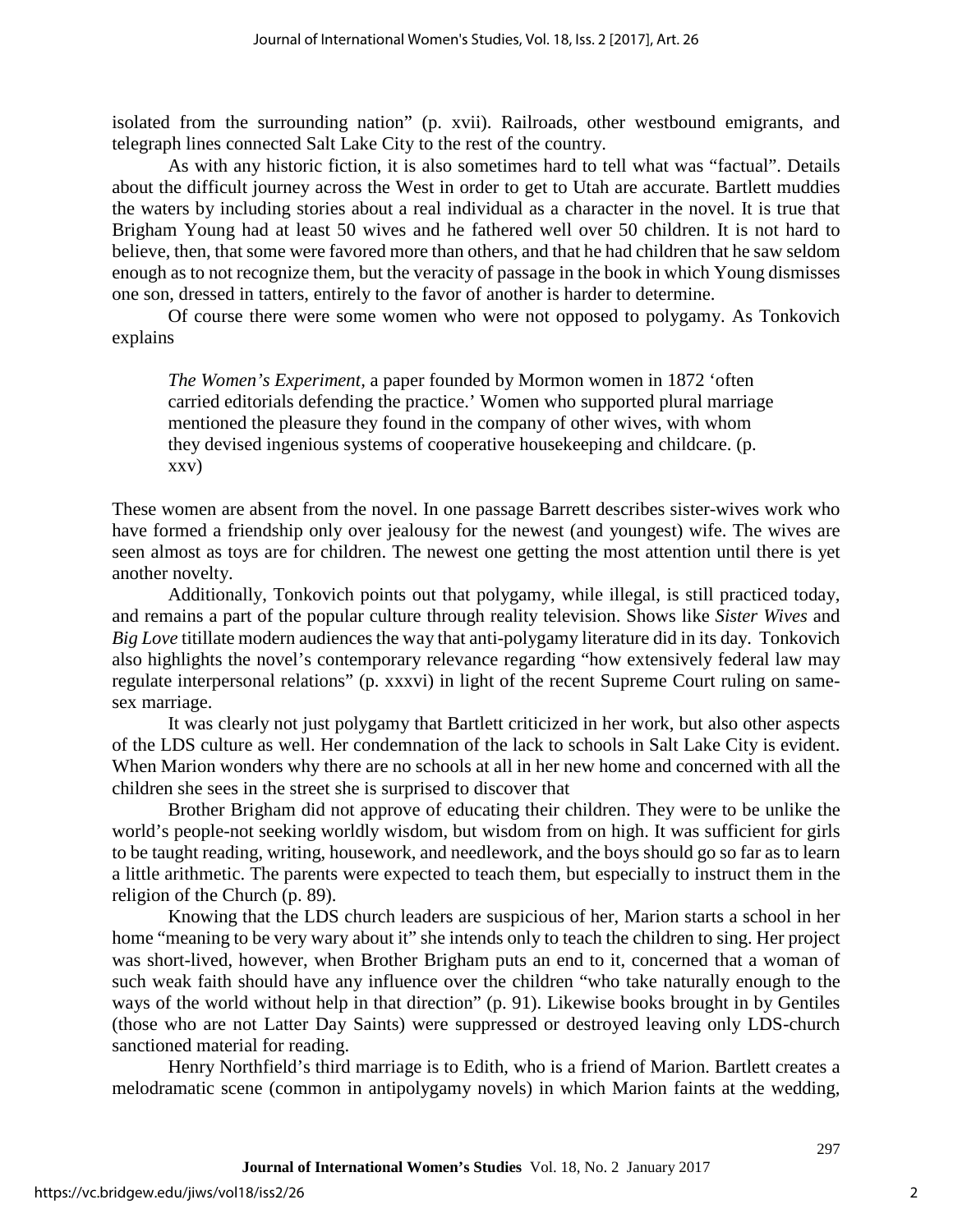falls ill and wakes up from a delirium in a hospital several weeks later. Edith is waiting by her friend's bedside to explain why she married Henry. Hearing her story Marion learns that Edith had little choice in the matter. As a Mormon woman she was under the control of her father, who arranged the marriage in order to rid himself of the obligation he had to her. And Henry offered to marry Edith so that she would not have to marry her other suitor, a rather unkind man.

As the novel progresses Bartlett makes the LDS Church to be as devious, almost evil in fact. Marion's daughter (Mayon) leaves Salt Lake City to live with her relatives in New York. She receives a letter calling her back to Utah, though, under the pretense of learning that her mother is ill. Once she arrives back home she discovers that her mother is in good health and knows nothing of the letter. All of this turns out to be a ruse in order to get her home in order to marry a Mormon who is posing as a Gentile - a scheme concocted by the Church elders. Furthermore, Brigham Young himself threatens her safety after Mayon successfully convinces several Mormon women to return with her to New York.

Tonkovich points out the ridiculousness of the situation in the Utah Territory as painted by **Bartlett** 

*Elder Northfield's Home* shocked its readers with a funhouse-mirror exaggeration of family stability and mutual devotion in Utah Territory, where polygamous families were headed by a father who embodied the civic and theocratic identity of the family…His wives had knowingly and apparently willingly consented to the perverse arrangement. The family may have included so many offspring that a father could not recognize his own children on the street... (p. xxii).

However, Bartlett's happy ending is likewise completely farcical, with all the Northfield family members regrouping, albeit with different roles. For instance one son's young stepmother becomes his wife. This same son had to break off his first engagement (with Mayon) when he discovers he is actually Mayon's half-brother. Despite the musical chairs being played with family dynamics at the book's close everyone is satisfied in the end, even as, Tonkovich points out, that this arrangement is intended by Bartlett to demonstrate that "polygamy may taint even the relationships of those who have never practiced it" (p. xxii).

Mormon wives in the novel are portrayed as disillusioned, abused, exploited, crazed, or weak. Contrasting with the broken women who live in Salt Lake City, the picture Bartlett paints of Elise, Marion's twin sister who stays in New York and marries a gentile, is one of radiance - a young mother who is "the perfect picture of health, beauty, and joy". It is only when the Northfield's renounce Mormonism and adopt a Gentile way of life that they can enjoy true happiness.

The first anti-Mormon and literature appeared in the mid nineteenth century, partly in an effort to ban polygamy. Bartlett's novel, first published in 1882, was part of this wave. Other antipolygamy works included Fanny Stenhouse's *Exposé of Polygamy: A Lady's Life Among the Mormons*; Jennie Anderson Froiseth's *Women of Mormonism*; and Ann Eliza Young's memoir *Wife No. 19: The Story of a Life in Bondage*. Many of the other novels used sensational plot devices involving rape, torture, or kidnapping to tell the story. In contrast, the women in Bartlett's novel have some agency. This difference was important in realizing her intension, to demonstrate that dissolved polygamous families could successfully reintegrate into "Gentile" society.

Bartlett's book was republished in 1891 just a year after Church's president Wilford Woodruff declared that the Church should discontinue these marriages, as men who practiced